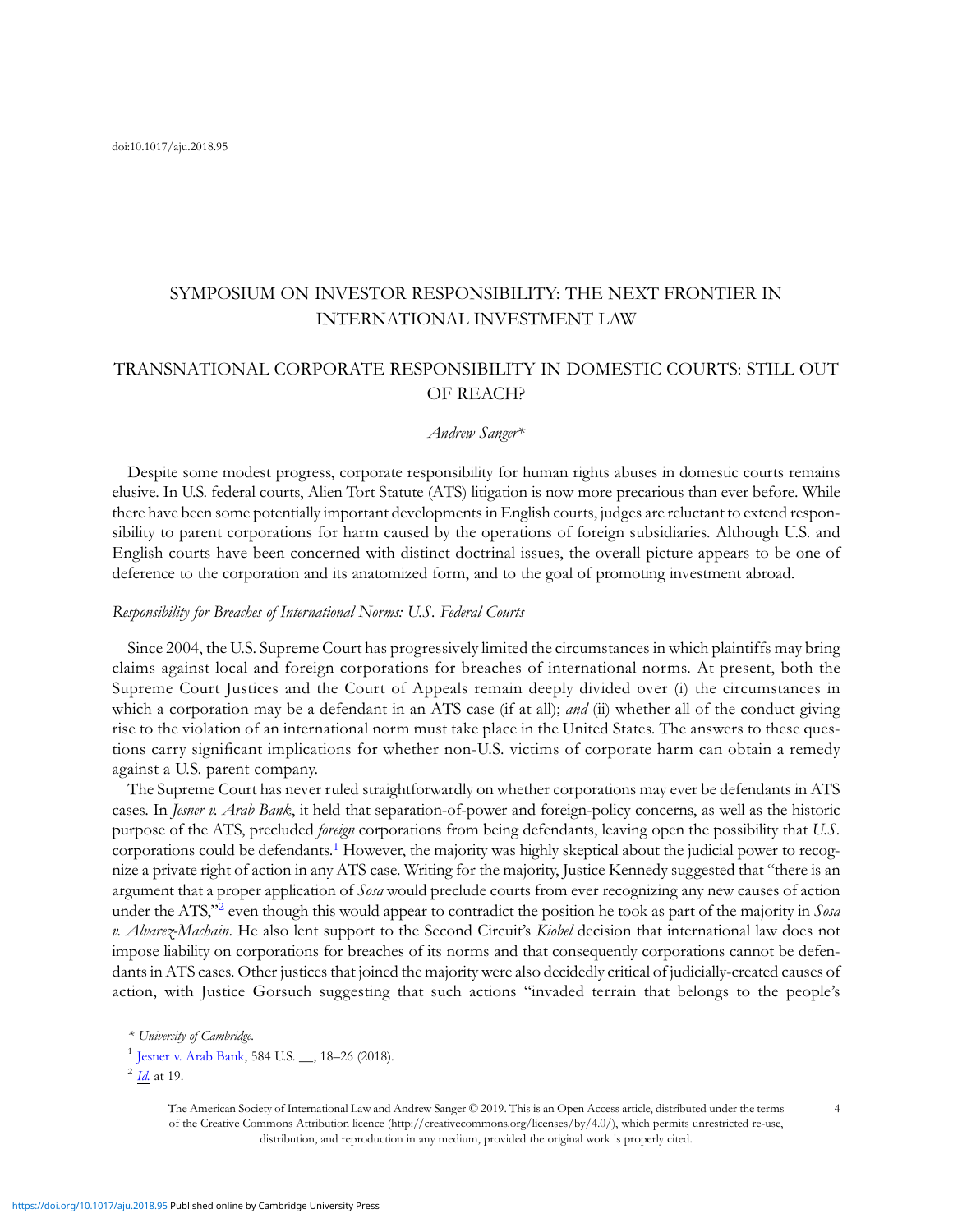representatives and should be promptly returned to them."<sup>3</sup> In *Al Shimari v. CACI Premier Technology*, CACI argued that, following *Jesner*, claimants now had to demonstrate that adjudicating their claim not only furthered the objectives of the ATS but also would not impermissibly interfere with the political branches.<sup>4</sup> The district court hearing the case expressed "serious doubts" as to whether Jesner established such a test, but ruled that even if it had, the criteria would have been satisfied in that case.5

The Supreme Court had also previously narrowed the geographic reach of the ATS. In Kiobel v. Royal Dutch Petroleum, it held that the presumption against extraterritoriality applied to the ATS, adding that "even where the claims touch and concern the territory of the United States, they must do so with sufficient force to displace the presumption."<sup>6</sup> The circuit courts have since been divided on how to operationalize this test. While the Second Circuit ruled that the relevant *domestic* conduct must itself give rise to a violation of international law,<sup>7</sup> the Fourth,<sup>8</sup> Ninth,<sup>9</sup> and Eleventh<sup>10</sup> circuits have required only a significant connection to U.S. territory. In 2016, in RJR Nabisco v. European Community, the Supreme Court explained that, in applying the presumption against extraterritoriality, a court should first identify whether the statute in question "gives a clear, affirmative indication that it applies extraterritorially."<sup>11</sup> If the statute does not clearly indicate Congress' intent to give it extraterritorial application, courts must ascertain the "focus" of the statute and apply the statute's provisions only where the conduct relevant to this "focus" occurs within the United States.<sup>12</sup> Following this decision, the Fifth Circuit held that the focus of the ATS was on conduct that violates international law and that if *that conduct* took place abroad, then the ATS would not apply even if other related action occurred on U.S. territory.<sup>13</sup> It remains to be seen whether other circuit courts will follow the Fifth Circuit's approach, although RJR Nabisco gives them little room for maneuver.

## Parent Company Responsibility: Courts of England and Wales

Since there is no English common law power to develop new torts for breaches of international norms, recent litigation in English courts has focused on whether UK-based parent corporations owe a duty of care to victims in a foreign state in which their subsidiary operates. So far, this question has arisen at a preliminary stage, where the defendant has sought dismissal of the case for want of jurisdiction. The Civil Procedure Rules, applicable to all such cases in the English courts, permit a foreign subsidiary to be sued in England where there is a legitimate claim between the claimant and the UK-domiciled parent (the "anchor defendant") to which the subsidiary is a necessary and proper party.<sup>14</sup> Whether the parent owes a duty of care is therefore important not only in its own right but also because it is foundational for establishing adjudicative jurisdiction over the subsidiary. As victims of corporate harm may face insurmountable challenges in bringing an action against a subsidiary in host-state courts, the availability of the courts of the parent's home state may be crucial for ensuring access to a remedy. As explained in

<sup>11</sup> [RJR Nabisco v. EC,](https://supreme.justia.com/cases/federal/us/579/15-138/) 579 U.S.  $\_\_$  (2016), 9.

 $3$  *[Id.](https://supreme.justia.com/cases/federal/us/584/16-499/)* at 3 (Gorsuch J., concurring).

<sup>4</sup> [Al Shimari v. CACI](https://cases.justia.com/federal/district-courts/virginia/vaedce/1:2008cv00827/232957/859/0.pdf?ts=1530006648), Memorandum Opinion of District Judge Brinkema, 25 June 2018.

 $^5$   $\emph{Id.}$  $\emph{Id.}$  $\emph{Id.}$  at 4.

<sup>6</sup> [Kiobel v. Royal Dutch Petroleum,](https://supreme.justia.com/cases/federal/us/569/108/) 569 U.S 108, 124–25 (2013).

<sup>7</sup> [Balintulo v. Daimler](https://casetext.com/case/balintulo-v-daimler-ag-ford-motor-co), 727 F.3d 174, 192 (2nd Cir. 2013).

<sup>8</sup> [Warfaa v. Ali](https://casetext.com/case/warfaa-v-ali-2), 811 F.3d 653, 660 (4th Cir. 2016).

<sup>9</sup> [Mujica v. AirScan](https://www.leagle.com/decision/infco20141112126), 771 F.3d 580, 594 (9th Cir. 2014).

<sup>10</sup> [Doe v. Drummond,](https://www.leagle.com/decision/infco20150325047) 782 F.3d 576, 592 (11th Cir. 2015).

 $12$  *[Id.](https://supreme.justia.com/cases/federal/us/579/15-138/)* 

<sup>13</sup> [Adhikari v. Kellogg Brown & Root](https://www.leagle.com/decision/infco20170103042), 845 F.3d 184, 197 (5th Cir. 2017).

<sup>&</sup>lt;sup>14</sup> [UK Practice Direction 6B,](https://www.justice.gov.uk/courts/procedure-rules/civil/rules/part06/pd_part06b) 3.1(3).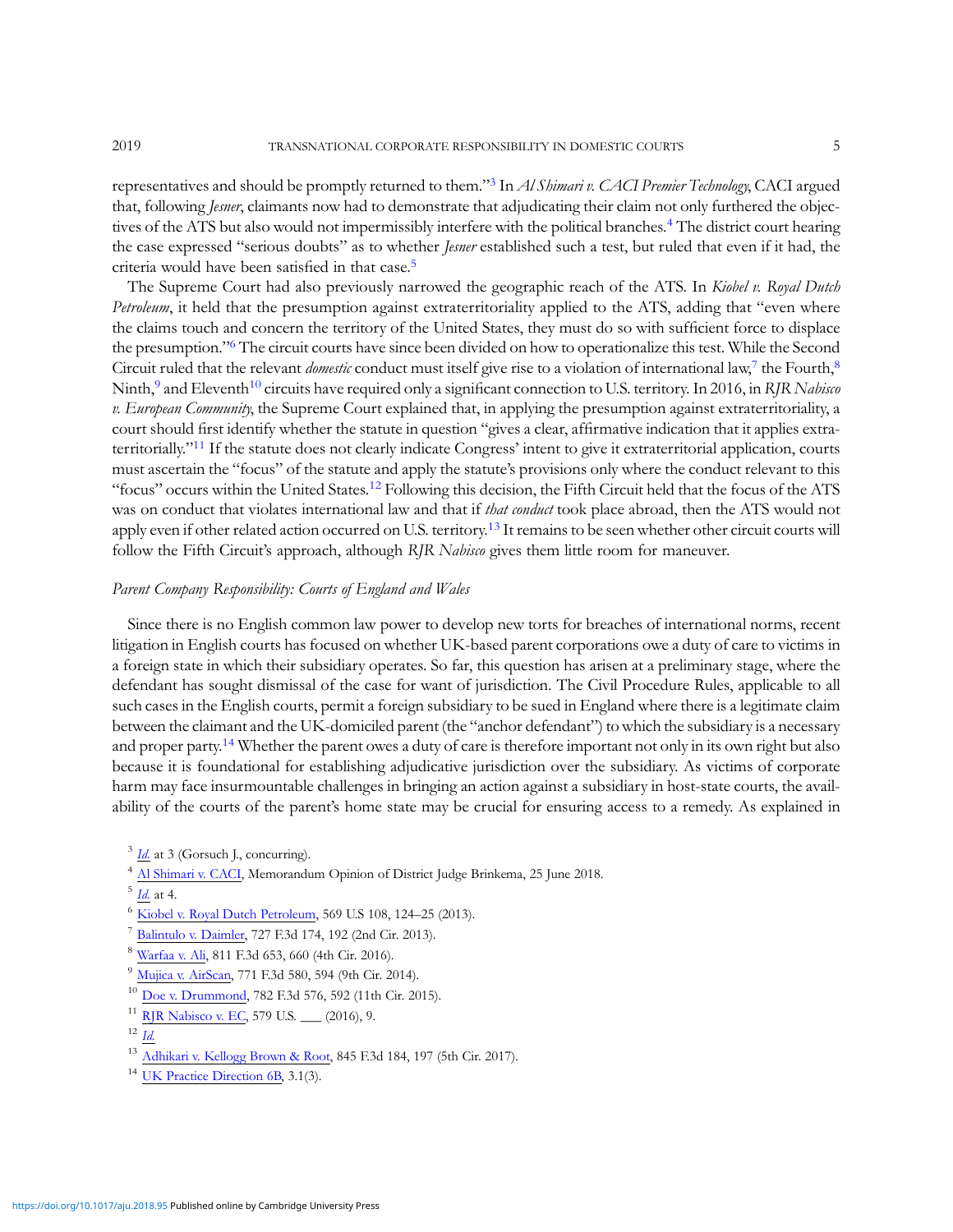#### 6 AJIL UNBOUND AND AND VOL. 113

Lungowe v. Vedanta, the host state may not have lawyers with sufficient experience; claimants may not be able to fund long, complex, and often burdensome tort cases; or there may be a real risk that victims will not receive justice in local courts.<sup>15</sup> In contrast, the United Kingdom not only has an abundance of legal expertise in this area, but it also allows for funding options such as the Conditional Fee Agreement that may open access to its courts. As these cases are being heard at a preliminary stage, (i) claimants need only to establish that they have a good arguable case; (ii) the necessary evidence to support a duty of care may not yet be available, making it difficult to demonstrate a good arguable case; and (iii) the legal analysis in these cases has proceeded on the basis that English law is the same as the applicable law at trial, which is typically the law of the state where the harm occurred (if/when the case reaches a full trial, the claimants will have to show that the applicable law imposes a duty of care).

There have been three recent UK decisions on parent-company responsibility. In Lungowe v. Vedanta, the Court of Appeal upheld the decision of the High Court that there was a good arguable case that Vedanta owed a duty of care to Zambian citizens alleged to have suffered personal injury; damage to property; and loss of income, amenity, and enjoyment of land due to pollution and environmental damage caused by toxic discharges from the Nchanga copper mine. In contrast, in Okpabi v. Royal Dutch Shell, both the High Court<sup>16</sup> and the Court of Appeal<sup>17</sup> rejected the claim that Royal Dutch Shell (RDS) owed a duty of care in respect of the pollution and environmental damage caused by oil spills emanating from the pipelines and infrastructure operated by its Nigerian subsidiary, Shell Petroleum Development Company of Nigeria Ltd (SPDC). Lord Justice Sales dissented, finding that the claimants had made a good arguable case that RDS had exercised a sufficient degree of control over SPDC's operations to give rise to a duty of care. Finally, in  $AAA$  v. Unilever, the Court of Appeal<sup>18</sup> upheld the decision of the High Court that Unilever did not owe the claimants a duty of care to take effective steps to protect them from "serious intertribal violence" at the time of the 2007 presidential election in Kenya. According to Lord Justice Sales, the evidence showed that the foreign subsidiary did not receive relevant advice from the parent and that it "understood that it was responsible itself for devising its own risk management policy and for handling the severe crisis which arose in late 2007, and that it did so."<sup>19</sup>

English judges have made it clear that there is no special doctrine of parent company responsibility. Equally, the fact that a corporation is a parent does not foreclose the possibility that it owes a duty of care to employees or to those affected by the activities of its foreign subsidiary. The starting point is the traditional three-part test for establishing a duty of care under the law of negligence: foreseeability, proximity, and reasonableness.<sup>20</sup> On the application of this test, two general points stand out in Okpabi, a case that centered on the proximity criterion. First, the court emphasized that a legal duty of care, as opposed to what it referred to as the "more abstract (although no less important) concepts of moral responsibility: for example, to reduce global warming and to protect the environment," must be owed to a person or concrete class of persons.<sup>21</sup> Second, "[t]he corporate structure itself tends to militate against the requisite proximity,"<sup>22</sup> meaning that judges will be slow to conclude that a parent company has assumed control or responsibility for the subsidiary's operations. As Sir Geoffrey Vos stated:

<sup>15</sup> [Lungowe v. Vedanta](http://www.bailii.org/ew/cases/EWCA/Civ/2017/1528.html), [2017] EWCA Civ 1528 (UK).

<sup>16</sup> [Okpabi v. Royal Dutch Shell](http://www.bailii.org/ew/cases/EWHC/TCC/2017/89.html), [2017] EWHC 89 (UK).

<sup>17</sup> [Okpabi v. Royal Dutch Shell](http://www.bailii.org/ew/cases/EWCA/Civ/2018/191.html), [2018] EWCA Civ 191 (UK).

<sup>18</sup> [AAA v. Unilever](http://www.bailii.org/ew/cases/EWCA/Civ/2018/1532.html), [2018] EWCA Civ 1532 (UK).

 $19$  [Okpabi](https://www.business-humanrights.org/sites/default/files/documents/Shell%20Approved%20Judgment.pdf), [2018] EWCA Civ 191 at 40 (UK).

<sup>&</sup>lt;sup>20</sup> See [Caparo Industries Plc v. Dickman](http://www.bailii.org/uk/cases/UKHL/1990/2.html) [1990] UKHL 2 (UK).

<sup>&</sup>lt;sup>21</sup> [Okpabi](http://www.bailii.org/ew/cases/EWCA/Civ/2018/191.html), [2018] EWCA Civ 191 at 88 (UK).

 $^{22}$  *[Id](http://www.bailii.org/ew/cases/EWCA/Civ/2018/191.html).* at 196.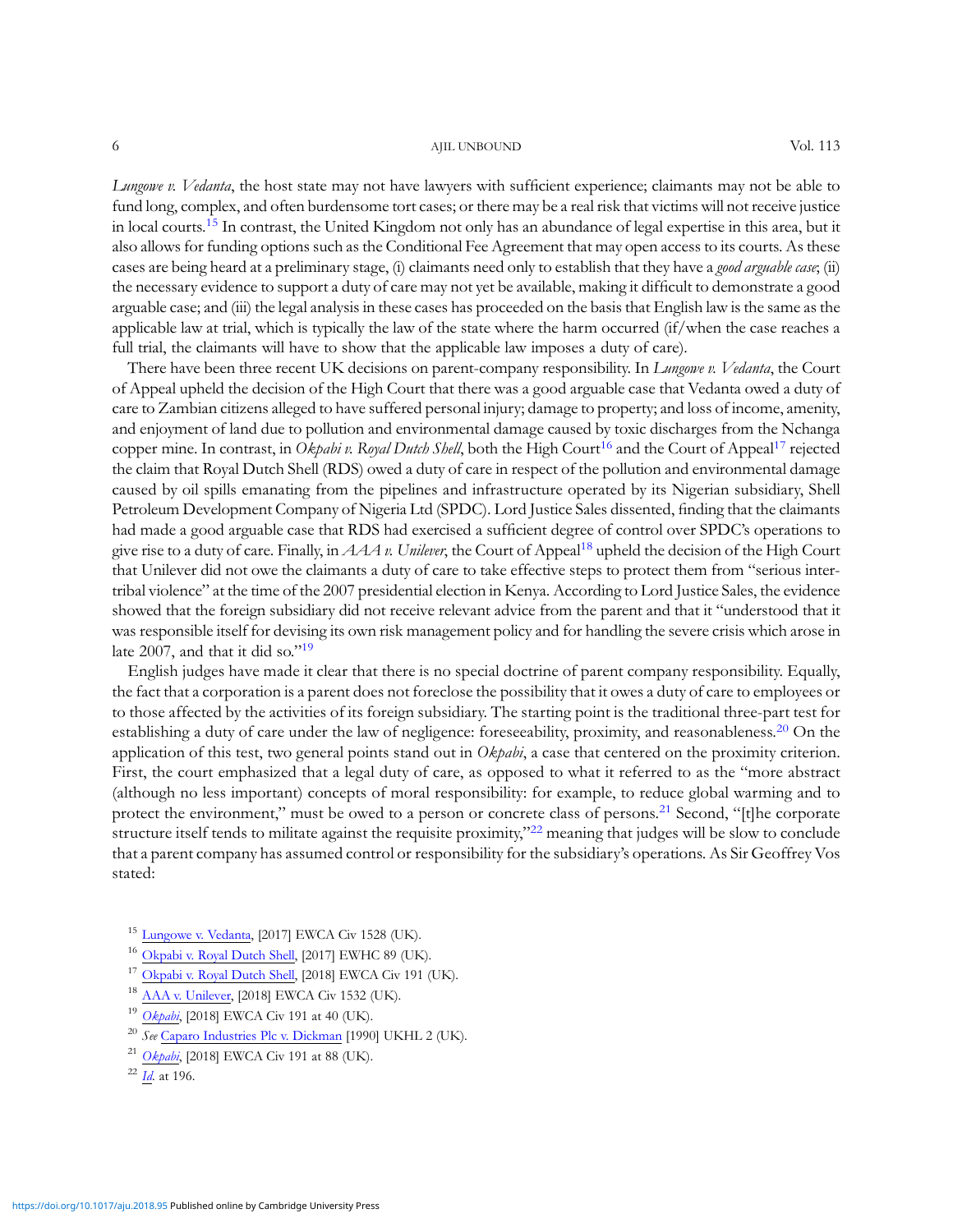it would be surprising if a parent company were to go to the trouble of establishing a network of overseas subsidiaries with their own management structures if it intended itself to assume responsibility for the operations of each of those subsidiaries.<sup>23</sup>

Thus, a parent must *itself* have disregarded the separate legal personality—and the presumption of separate responsibility—of a subsidiary.

The decisions in the above-mentioned cases suggest that there are at least two general circumstances in which a parent may owe a duty of care to those affected by the operations of a subsidiary. The first circumstance is where it controls or shares control of the material operations of the subsidiary. In the Lungowe case, not only did the evidence show that the parent had invested heavily in the subsidiary (arguably beyond a conventional parent-subsidiary relationship) but there was a good arguable case that it had substituted its own policies and management for those of the subsidiary. The second circumstance is where a parent has given advice to a subsidiary about how it should manage a specific risk. Crucially, this requires the parent to do more than provide mandatory instructions to the whole group as, in such a situation, the parent has not "taken control of the operations of a subsidiary (and, necessarily, every subsidiary), such as to give rise to a duty of care in favour of a person or class of persons affected by the policies."<sup>24</sup> In Okpabi, the claimants were unable to show that RDS had assumed or taken joint responsibility for the effective management of the operation of the pipeline and facilities in Nigeria. Although its corporate literature (including Shell's sustainability report) explained that the company was committed to environmental and social standards, the court considered these statements to be "best practices which are shared across a business operating internationally," rather than evidence demonstrating that RDS had exercised material control over SPDC's operations.<sup>25</sup> It is only where a parent gives *specific* and *relevant* instructions that a duty of care might arise—for example, where it required a subsidiary "to manufacture or fabricate a product in a particular way, and actively enforced that requirement, which turned out to be harmful."26

Judges have been reticent to express a view on when it is "reasonable" to impose a duty of care on the parent. In Okpabi, the claimants referred to (i) the importance of transnational corporations (TNCs) conducting themselves in accordance with international standards, particularly those concerning corporate social responsibility and oil production;27 and (ii) the argument that the parent made "billions of pounds of profits" from the operations in which the subsidiary was involved so that "it is neither unreasonable nor unfair to require [it] to take reasonable care to mitigate the foreseeable risks of harm that arise from those operations to individuals affected by them."<sup>28</sup> Lord Justice Simon gave short shrift to both points: the first was unobjectionable as an abstract principle but it was a "doubtful foundation for the imposition of a duty of care" (suggesting a distinction between a common-law duty of care and international standards); $^{29}$  and the second appeared to assume the issue of proximity in the claimants' favor. $^{30}$ 

## Judicial Reluctance to Extend Responsibility to Corporations?

The above discussion demonstrates that, from an access-to-remedy point of view, progress is at best incremental and slow. It remains difficult to secure the responsibility of a parent for harm caused by the operation of its

 $^{23}$  [Id](http://www.bailii.org/ew/cases/EWCA/Civ/2018/191.html).  $^{24}$  *[Id](https://www.business-humanrights.org/sites/default/files/documents/Shell%20Approved%20Judgment.pdf).* at 89.  $^{25}$  *[Id.](https://www.business-humanrights.org/sites/default/files/documents/Shell%20Approved%20Judgment.pdf)* at 121.  $^{26}$  *[Id.](https://www.business-humanrights.org/sites/default/files/documents/Shell%20Approved%20Judgment.pdf)* at 196.  $^{27}$  *[Id.](https://www.business-humanrights.org/sites/default/files/documents/Shell%20Approved%20Judgment.pdf)* at 130.  $^{28}$   $\overline{Id}$ .  $^{29}$  *[Id.](https://www.business-humanrights.org/sites/default/files/documents/Shell%20Approved%20Judgment.pdf)*  $30 \underline{Id}$  at 131.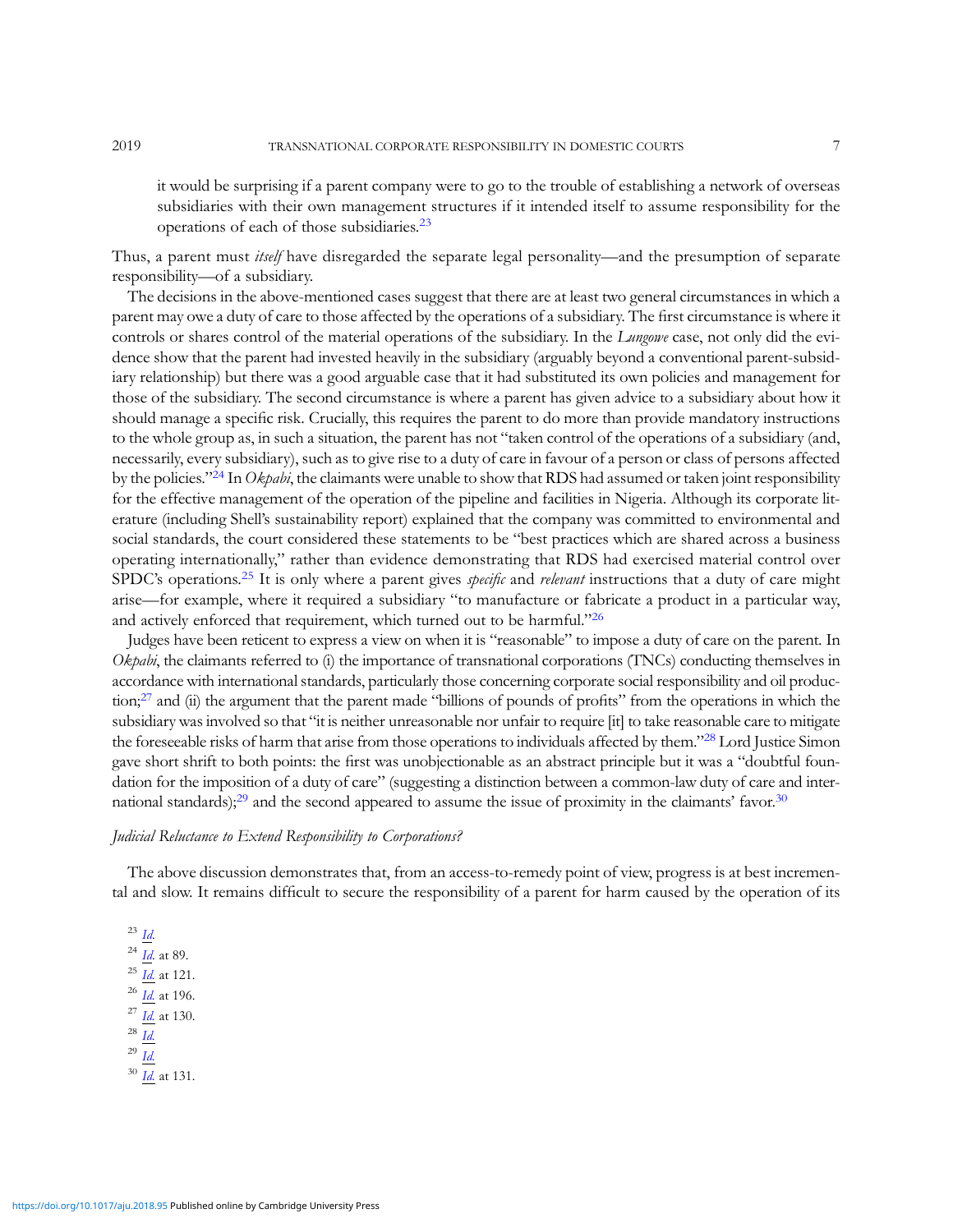#### 8 AJIL UNBOUND Vol. 113

subsidiaries. Victims who cannot obtain justice in their home state are often unable successfully to bring claims against the TNC in the state of the parent company. Judges have invoked domestic law (rules of statutory construction, constitutional principles, tort law, principles of corporate law) to shield corporations from liability but have seldom referred to—or placed weight on—international standards, norms, and guidelines that counsel in favor of such responsibility. In *Jesner*, the legal representative for the U.S. government urged the U.S. Supreme Court to reach the opposite conclusion, noting that corporate impunity might result in the kind of international strife that the ATS was designed to avoid. $31$ 

Although it is extremely difficult to ascribe motivations to a court other than those explicitly stated in a judgment, the overarching pattern appears to be one in which judges are reluctant to extend responsibility to parent corporations. Instead, there is an apparent deference to the general goal of promoting investment abroad, anxiety over imposing burdensome liability on local corporations, and adherence to the view of a TNC as a disaggregated and decentralized entity. For example, in Jesner, Justice Kennedy (with whom Chief Justice Roberts and Justice Thomas agreed) considered that holding foreign corporations liable under the ATS "would imply that other nations, also applying the law of nations, could hale our [corporations] into their courts"—meaning that this judicially-mandated doctrine could "subject American corporations to an immediate, constant risk of claims seeking to impose massive liability for the alleged conduct of their employees and subsidiaries around the world, all as determined in foreign courts." $32$  A judicial preference for the territorial application of law is hardly a recent phenomenon. However, not only does this approach protect corporations at the expense of individuals, but it also overlooks the fact that weaker states are unlikely to confront powerful foreign investors and their states. In a stunning admission—and one that diverges sharply from most domestic understandings of rights—Justice Kennedy cautioned that allowing suits against foreign corporations could

establish a precedent that discourages American corporations from investing abroad, including in developing economies where the host government might have a history of alleged human-rights violations, or where judicial systems might lack the safeguards of United States courts. And, in consequence, that often might deter the active corporate investment that contributes to the economic development that so often is an essential foundation for human rights.<sup>33</sup>

Yet, as ATS and English parent-company liability cases demonstrate, foreign victims are routinely shut out from the "safeguards" of courts in the states of parent corporations.

Like their U.S. counterparts, English judges appear equally anxious to ensure tort law does not extend too far or result in indeterminate liability to an indeterminate class of persons. They have made it clear that while a parent may owe a duty of care under traditional tort principles (i.e., where it has exercised control or has assumed a responsibility), there is no special doctrine of parent responsibility, and they have shown deference to the atomized structure of TNCs. In Okpabi and Unilever, judges thought it would be "surprising" if a parent corporation were to go to the trouble of establishing a network of subsidiaries only to assume responsibility for their operations. This approach to responsibility as between members of corporate groups stands in stark contrast to other areas of corporate regulation. For example, in EU competition law, where the parent has exercised decisive influence over the conduct of its subsidiary, the two entities are treated as a "single undertaking"—an autonomous EU designation that is applied regardless of the legal person's characterization in domestic law.34 The parent is presumed to have exercised decisive influence over wholly-owned subsidiaries, save where it can show that the

[Jesner v. Arab Bank](https://www.supremecourt.gov/oral_arguments/argument_transcripts/2017/16-499_i4dj.pdf), Transcript of Oral Argument 29 (Oct. 11, 2017).

<sup>&</sup>lt;sup>32</sup> [Jesner](https://supreme.justia.com/cases/federal/us/584/16-499/), 584 U.S. \_\_, 24 (2018) (Kennedy J).

<sup>33</sup> [Id.](https://supreme.justia.com/cases/federal/us/584/16-499/)

<sup>34</sup> Case C-97/08, [Akzo Nobel v. Comm](http://curia.europa.eu/juris/liste.jsf?language=en&num=C-97/08)'n (2009).